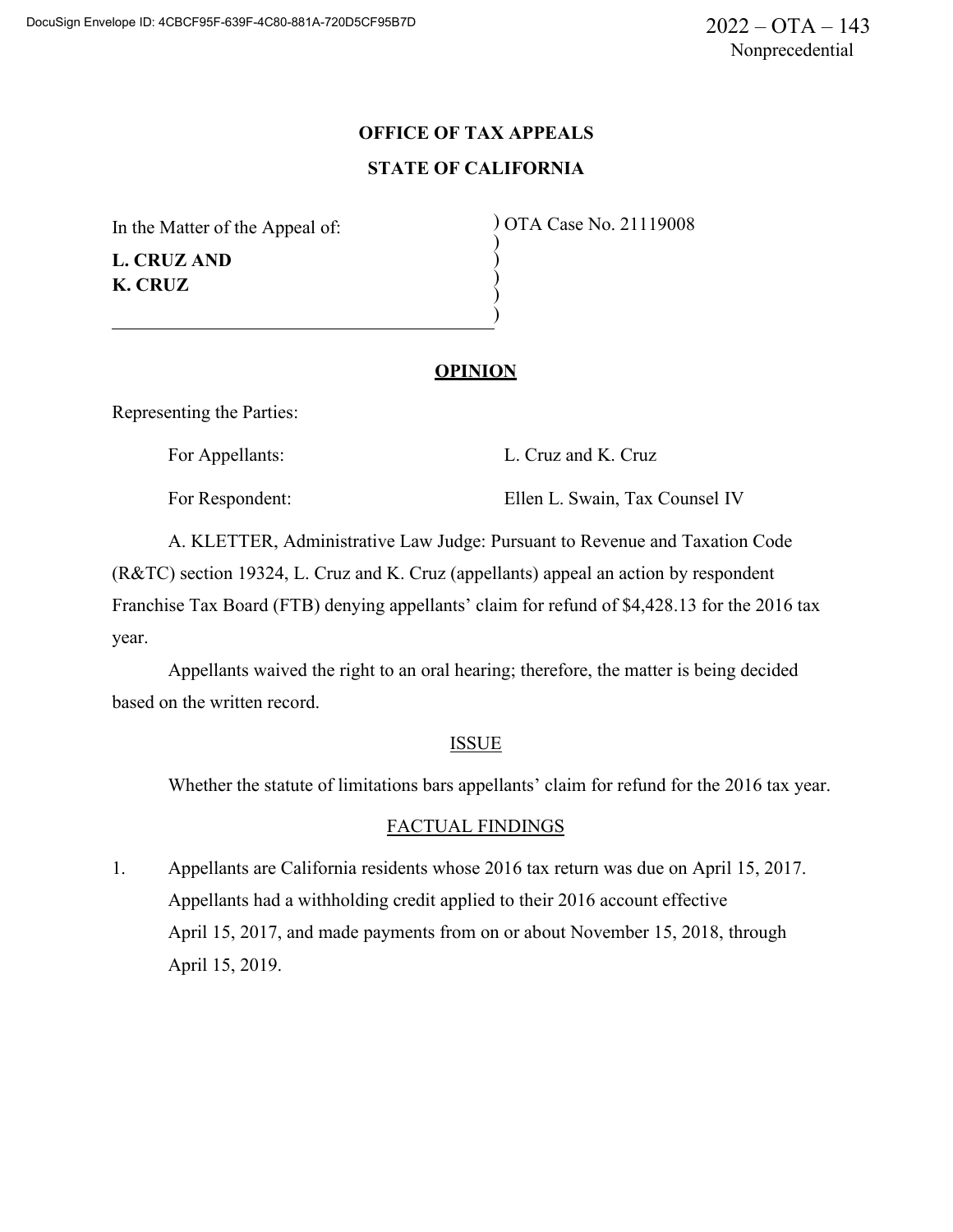- 2. On April 26, 2021, FTB published guidance indicating that the deadline for claiming 2016 tax refunds was postponed to May 17, 2021, from April 15, 2021.<sup>1</sup>
- 3. Appellants untimely filed their 2016 tax return on July 12,  $2021<sup>2</sup>$  The 2016 return calculated \$146 in total tax due after exemption credits and \$3,459 in payments, and requested a refund of the overpayment.<sup>3</sup>
- 4. On October 18, 2021, FTB disallowed the overpayment because the return claiming the refund was not filed before the statute of limitations expired.
- 5. This timely appeal followed.

## DISCUSSION

The R&TC provides that no credit or refund shall be allowed or made unless a claim for refund is filed within the later of: (1) four years from the date the return was filed, if the return was timely filed pursuant to an extension of time to file; (2) four years from the due date for filing a return for the year at issue (determined without regard to any extension of time to file); or (3) one year from the date of overpayment. (R&TC, § 19306(a).) The taxpayer has the burden of proof to show entitlement to a refund and that the claim was timely filed. (*Appeal of Estate of Gillespie*, 2018-OTA-052P). "A taxpayer's untimely filing of a claim for any reason bars a refund even if the tax is alleged to have been erroneously, illegally, or wrongfully collected." (*Appeal of Benemi Partners, L.P.*, 2020-OTA-144P.) This is true even when it is later shown that the tax was not owed in the first place. (*U.S. v. Dalm* (1990) 494 U.S. 596, 602.) Such fixed deadlines may appear harsh because they can be missed, but the resulting occasional harshness is redeemed by the clarity of the legal obligation imparted. (*Appeal of Khan*, 2020-OTA-126P.)

As taxpayers untimely filed their 2016 tax return, the first four-year statute of limitations is inapplicable. Concerning the four-year statute of limitations beginning from the return due date, FTB guidance provided that the postponed deadline for filing a claim for refund for the 2016 tax year was May 17, 2021. The one-year statute of limitations to claim a refund expired

<sup>1</sup> See *State Postpones Deadlines For Claiming 2016 Tax Refunds to May 17, 2021*, April 26, 2021, available at: https:/[/www.ftb.ca.gov/about-ftb/newsroom/news-releases/2021-04-state-postpones-deadline-for](http://www.ftb.ca.gov/about-ftb/newsroom/news-releases/2021-04-state-postpones-deadline-for-)claiming-2016-tax-refunds-to-may-17-2021.html.

<sup>2</sup> Although appellants signed their 2016 tax return on July 2, 2021, FTB's date of receipt was July 12, 2021.

<sup>3</sup> Appellants' return shows \$3,459 in withholding. FTB's records include appellants' subsequent payments made to April 15, 2019, which totals \$4,642.13. Total payments of \$4,642.13, less the tax liability of \$146 and \$68 in installment agreement fees, equals the \$4,428.13 amount at issue.